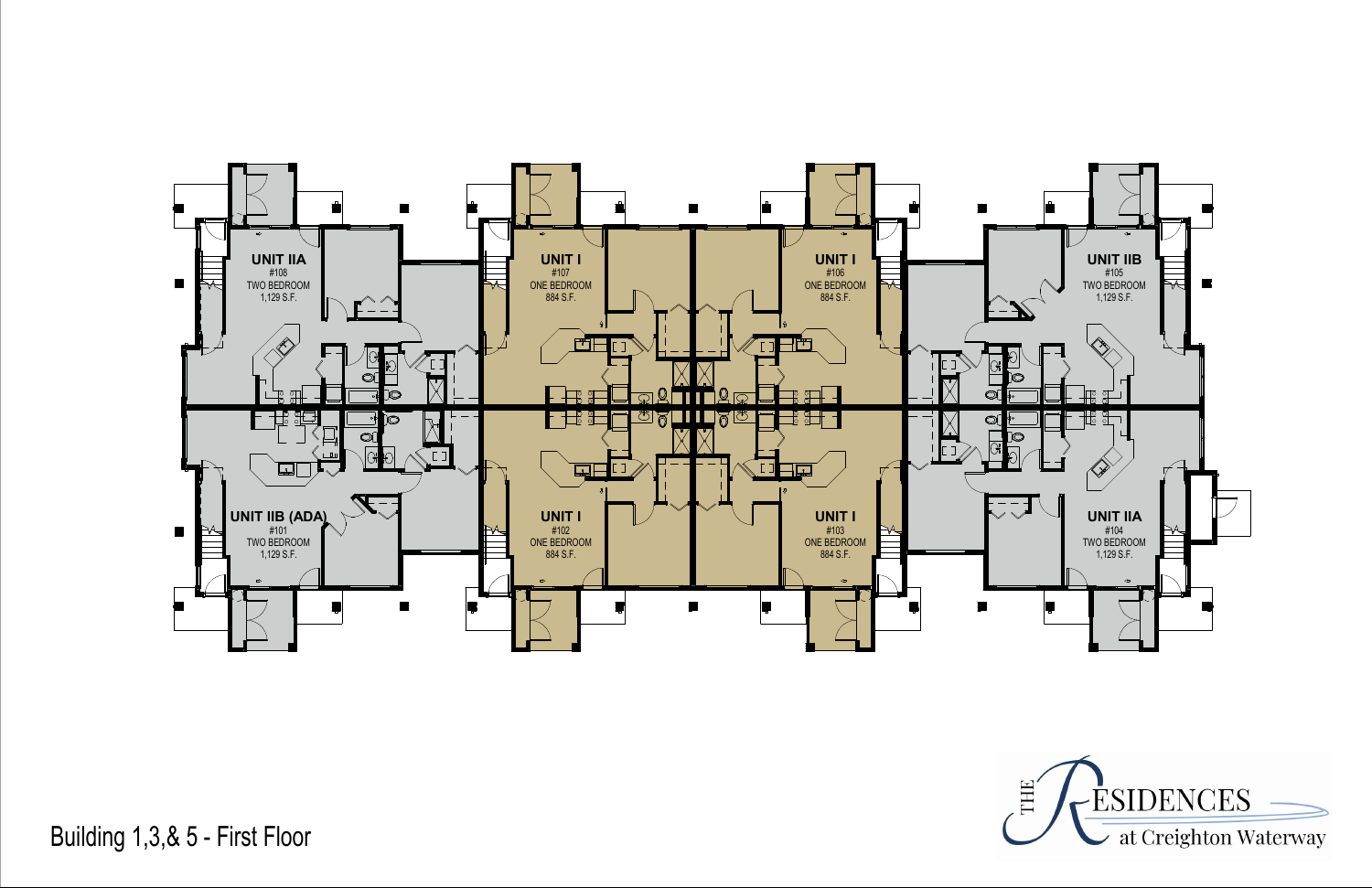

Building 1,3,& 5 - Second Floor

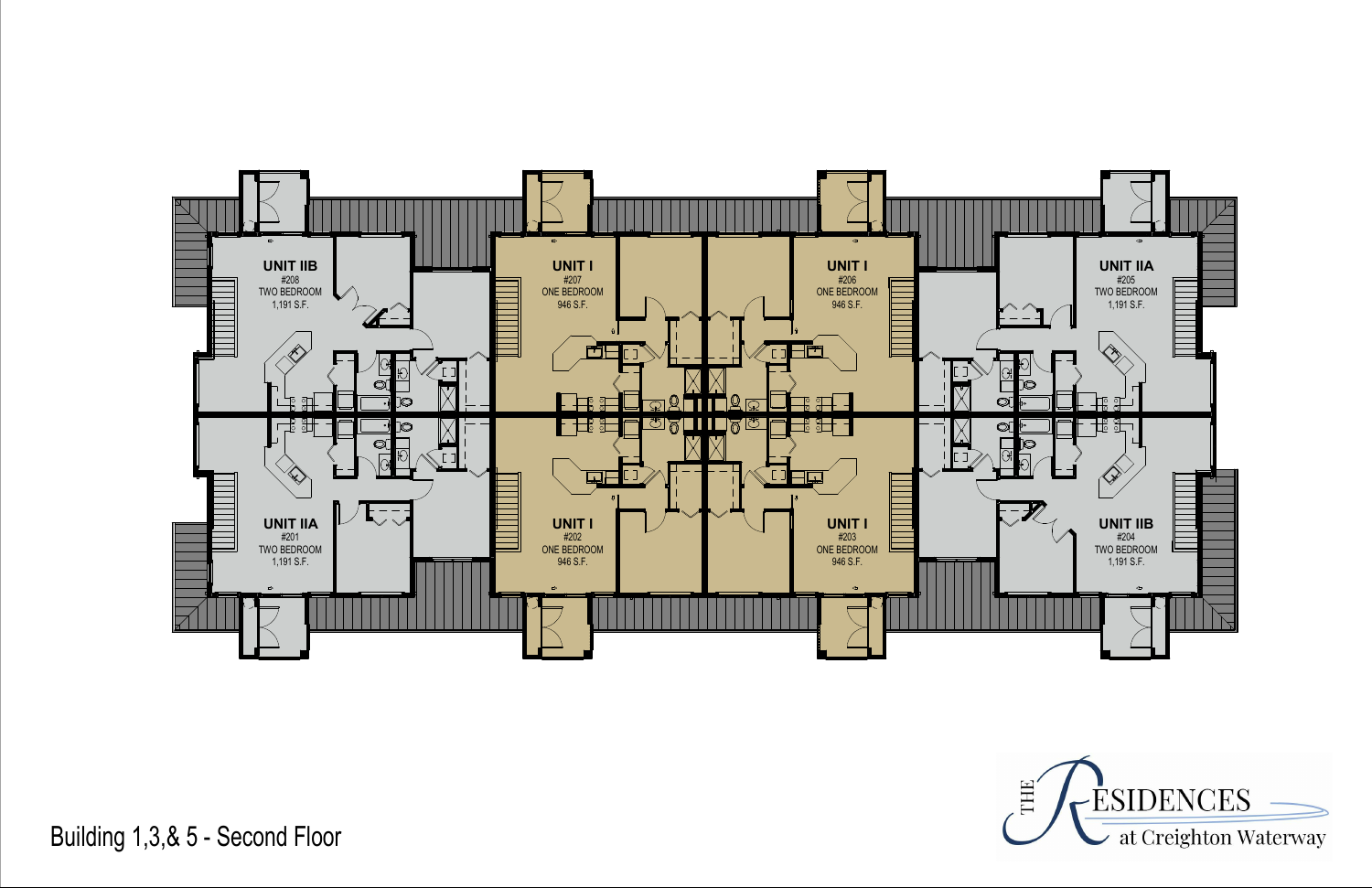

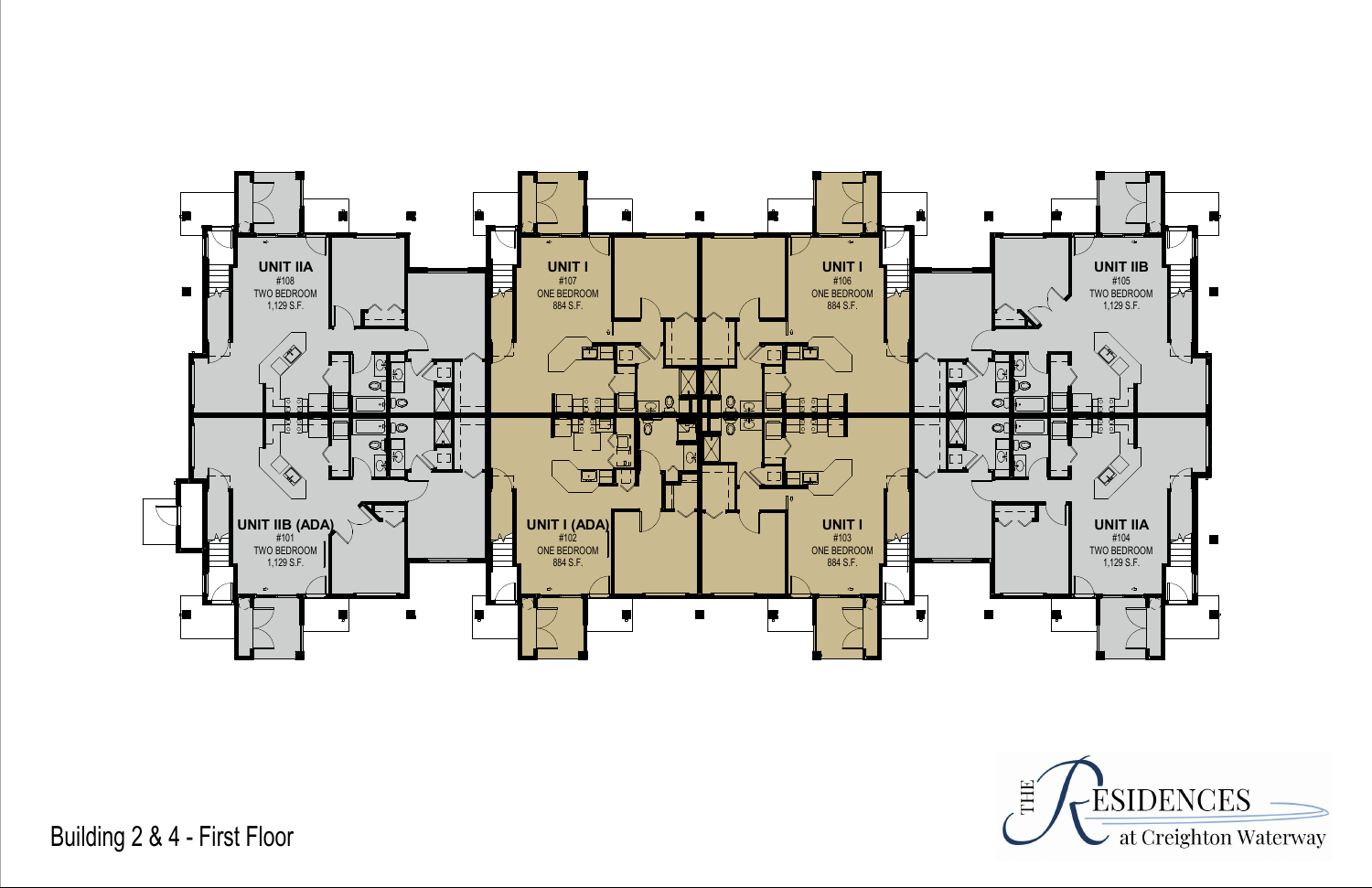

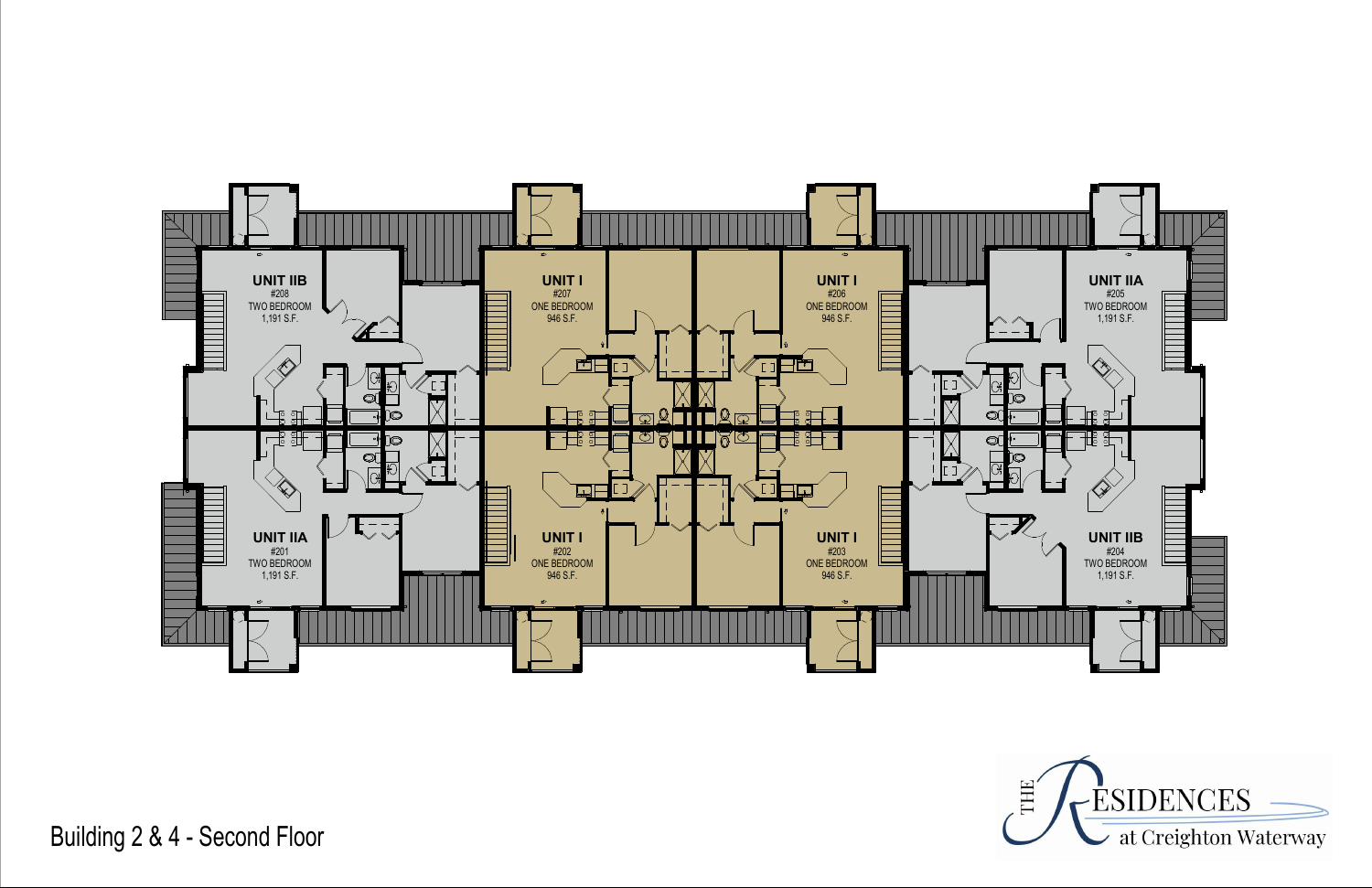